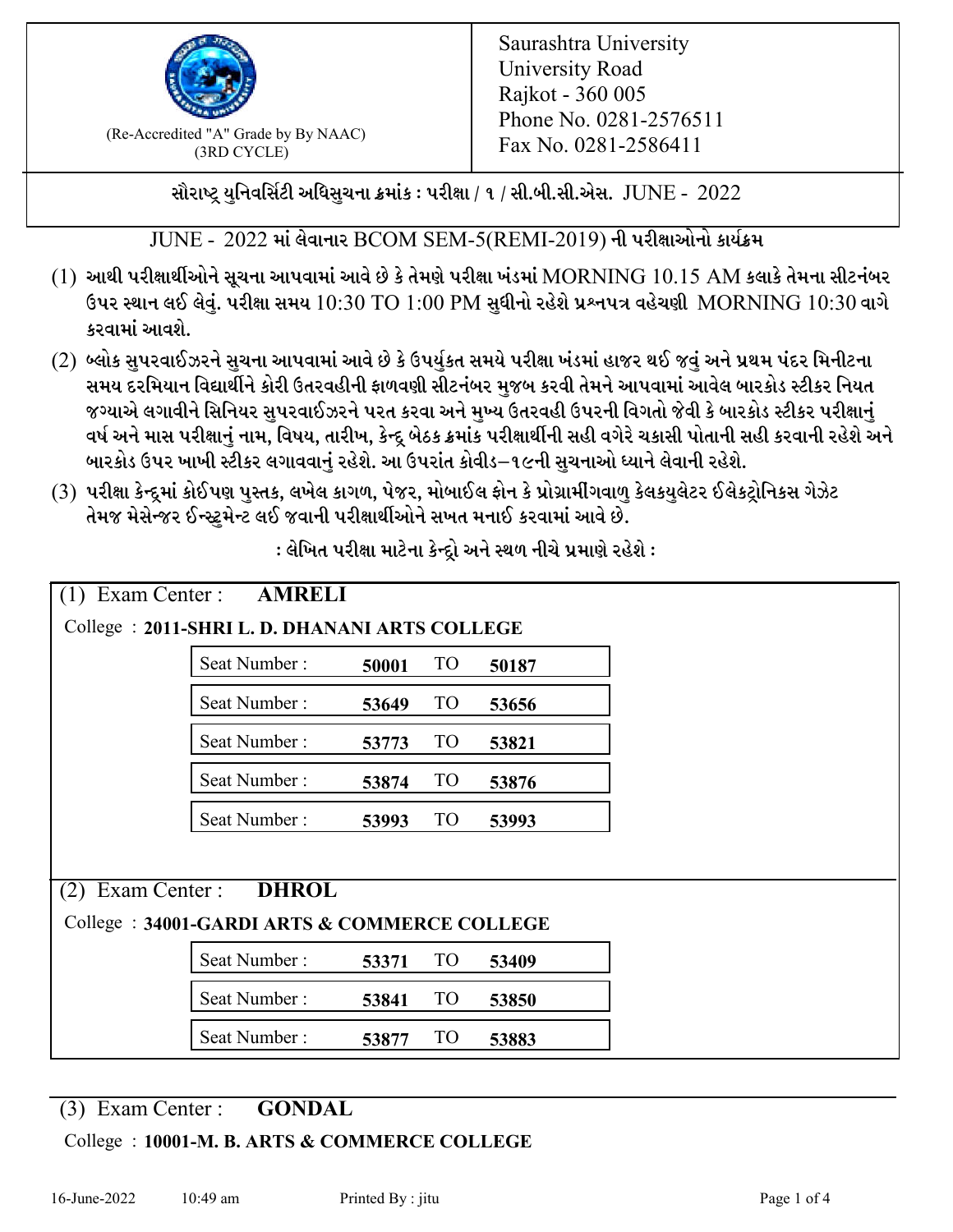|                                                                 | Seat Number:                                     | 50286 | TO              | 50420 |  |
|-----------------------------------------------------------------|--------------------------------------------------|-------|-----------------|-------|--|
|                                                                 |                                                  |       |                 |       |  |
|                                                                 | (4) Exam Center : <b>JAMNAGAR</b>                |       |                 |       |  |
|                                                                 | College : 13002-D. K. V. ARTS & SCIENCE COLLEGE  |       |                 |       |  |
|                                                                 | Seat Number: 50758                               |       | TO              | 51026 |  |
| College : 13010-S.V. E. T. COMMERCE B. B. A. ENG MEDIUM COLLEGE |                                                  |       |                 |       |  |
|                                                                 | Seat Number:                                     | 50487 | TO              | 50757 |  |
|                                                                 |                                                  |       |                 |       |  |
|                                                                 | (6) Exam Center : <b>JASDAN</b>                  |       |                 |       |  |
|                                                                 | College: 57002-SHRI HARIBAPA ARTS & COM. COLLEGE |       |                 |       |  |
|                                                                 | Seat Number:                                     | 53559 | TO              | 53648 |  |
|                                                                 | Seat Number:                                     | 53679 | <b>TO</b>       | 53772 |  |
|                                                                 |                                                  |       |                 |       |  |
|                                                                 | (7) Exam Center : JETPUR                         |       |                 |       |  |
|                                                                 | College: 14001-BOSAMIYA ARTS & COMMERCE COLLEGE  |       |                 |       |  |
|                                                                 | Seat Number:                                     | 50191 | TO <sub>1</sub> | 50234 |  |
|                                                                 | Seat Number:                                     | 51027 | <b>TO</b>       | 51064 |  |
|                                                                 | Seat Number:                                     | 53526 | <b>TO</b>       | 53528 |  |
|                                                                 | Seat Number:                                     | 53549 | <b>TO</b>       | 53558 |  |
|                                                                 |                                                  |       |                 |       |  |
| $(8)$ Exam Center :                                             | <b>LIMBDI</b>                                    |       |                 |       |  |
| College : 19001-ARTS, COMMERCE & HOME SCIENCE COLLEGE           |                                                  |       |                 |       |  |
|                                                                 | Seat Number:                                     | 51108 | <b>TO</b>       | 51176 |  |
|                                                                 |                                                  |       |                 |       |  |
| $(9)$ Exam Center :<br><b>MORBI</b>                             |                                                  |       |                 |       |  |
| College : 21007-SMT. R. O. PATEL WOMENS COLLEGE                 |                                                  |       |                 |       |  |
|                                                                 | Seat Number:                                     | 51177 | T <sub>O</sub>  | 51380 |  |
|                                                                 | Seat Number:                                     | 53822 | <b>TO</b>       | 53835 |  |
|                                                                 | Seat Number:                                     | 53884 | <b>TO</b>       | 53900 |  |

(10)Exam Center : **NAGHEDI**

## College : **13018-SHRI SWAMI NARAYAN PHYSIOTHERAPY COLLEGE, NAGHEDI**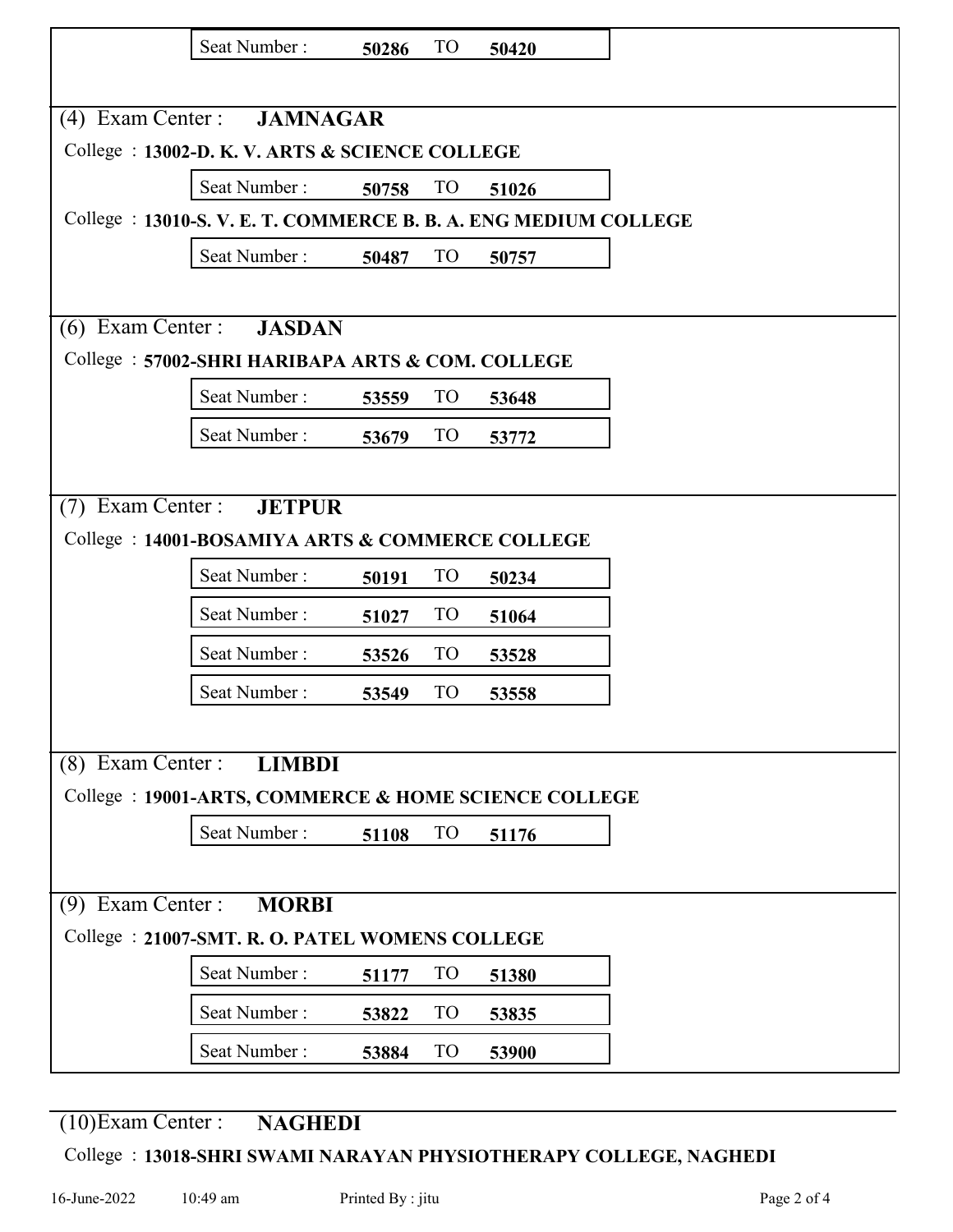|                                                      | Seat Number:                                                   | 53657 | <b>TO</b>       | 53678 |  |
|------------------------------------------------------|----------------------------------------------------------------|-------|-----------------|-------|--|
|                                                      | Seat Number:                                                   | 53836 | T <sub>O</sub>  | 53839 |  |
|                                                      | Seat Number:                                                   | 53851 | T <sub>O</sub>  | 53873 |  |
|                                                      | Seat Number:                                                   | 53924 | <b>TO</b>       | 53944 |  |
|                                                      | Seat Number:                                                   | 54005 | <b>TO</b>       | 54005 |  |
|                                                      |                                                                |       |                 |       |  |
| $(11)$ Exam Center :                                 | <b>RAJKOT</b>                                                  |       |                 |       |  |
|                                                      | College : 23034-SADGURU HOME SCIENCE & COMMERCE (E.M.) COLLEGE |       |                 |       |  |
|                                                      | Seat Number:                                                   | 51381 | T <sub>O</sub>  | 52751 |  |
|                                                      | Seat Number:                                                   | 53529 | T <sub>O</sub>  | 53531 |  |
|                                                      | Seat Number:                                                   | 53439 | T <sub>O</sub>  | 53487 |  |
|                                                      | Seat Number:                                                   | 53908 | T <sub>O</sub>  | 53923 |  |
|                                                      | Seat Number:                                                   | 53945 | <b>TO</b>       | 53992 |  |
|                                                      | Seat Number:                                                   | 53994 | T <sub>O</sub>  | 53995 |  |
|                                                      | Seat Number:                                                   | 53997 | <b>TO</b>       | 54003 |  |
|                                                      |                                                                |       |                 |       |  |
| $(12)$ Exam Center :                                 | <b>SAVARKUNDLA</b>                                             |       |                 |       |  |
| College: 45001-KANAKIYA ARTS & SANGHVI COMM. COLLEGE |                                                                |       |                 |       |  |
|                                                      | Seat Number:                                                   | 53488 | TO              | 53525 |  |
|                                                      | Seat Number:                                                   | 53840 | TO <sub>1</sub> | 53840 |  |
|                                                      | Seat Number:                                                   | 53410 | <b>TO</b>       | 53438 |  |
|                                                      | Seat Number:                                                   | 53901 | <b>TO</b>       | 53907 |  |
|                                                      |                                                                |       |                 |       |  |
| $(13)$ Exam Center :<br>SURENDRANAGAR                |                                                                |       |                 |       |  |
| College: 24009-SHRI SWAMI VIVEKANAND COLLEGE         |                                                                |       |                 |       |  |
|                                                      | Seat Number:                                                   | 51065 | <b>TO</b>       | 51107 |  |
|                                                      | Seat Number:                                                   | 52752 | TO <sub>1</sub> | 53078 |  |
|                                                      | Seat Number:                                                   | 53125 | TO <sub>1</sub> | 53292 |  |

## (14)Exam Center : **UPLETA**

## College : **27001-MUNICIPAL ARTS & COMMERCE COLLEGE**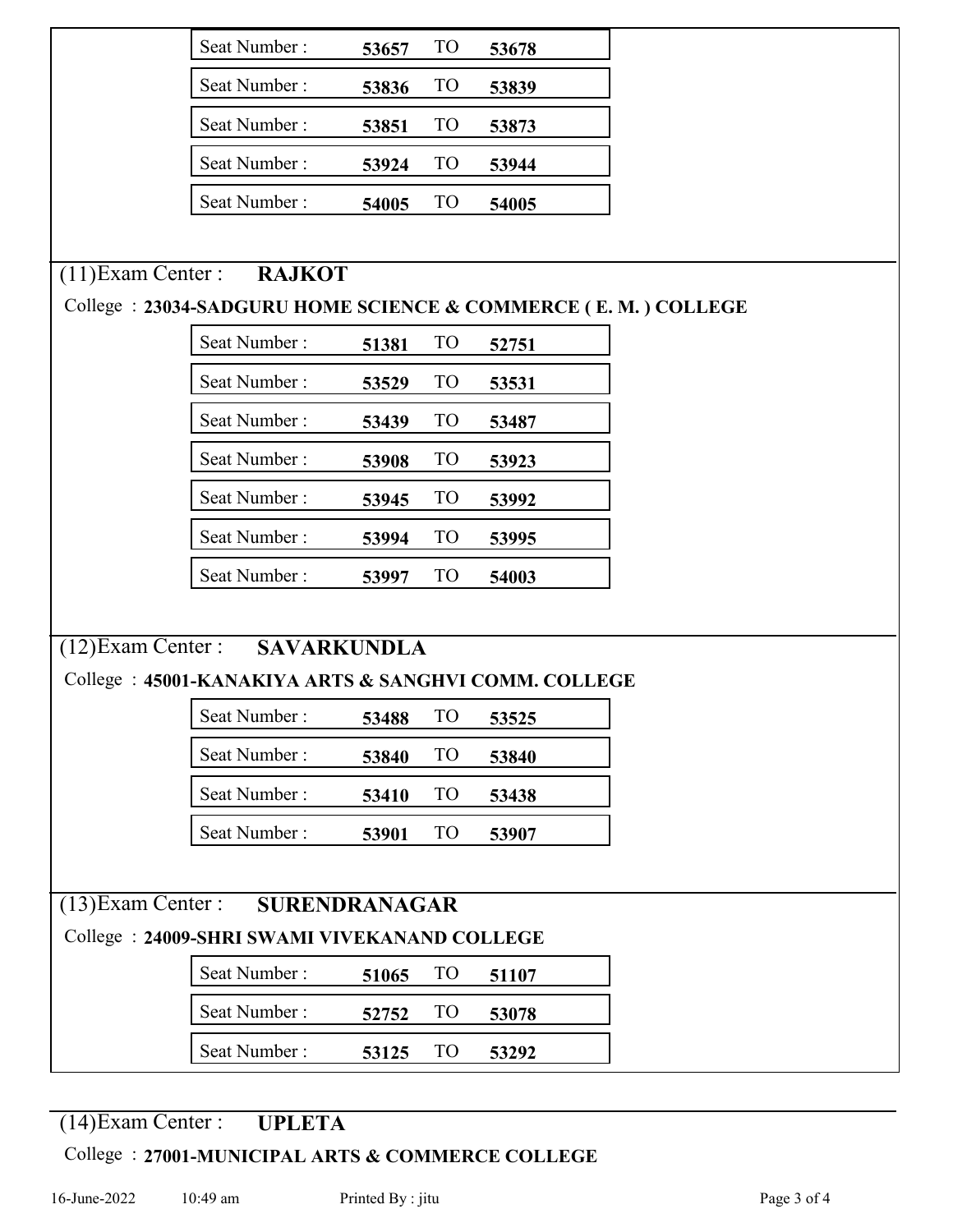|                                                                     | Seat Number:                    | 50188 | TO <sub>1</sub> | 50190 |  |
|---------------------------------------------------------------------|---------------------------------|-------|-----------------|-------|--|
|                                                                     | Seat Number:                    | 50462 | <b>TO</b>       | 50486 |  |
|                                                                     | Seat Number:                    | 53079 | TO <sub>1</sub> | 53124 |  |
|                                                                     | Seat Number:                    | 53996 | TO <sub>1</sub> | 53996 |  |
|                                                                     | Seat Number:                    | 54004 | TO              | 54004 |  |
|                                                                     |                                 |       |                 |       |  |
|                                                                     | $(15)$ Exam Center :<br>WADHWAN |       |                 |       |  |
| College : 29007-SMT. S. J. VARMORA B.B.A. AND B.C.A. MAHILA COLLEGE |                                 |       |                 |       |  |
|                                                                     | Seat Number:                    | 50235 | <b>TO</b>       | 50285 |  |
|                                                                     | Seat Number:                    | 50421 | TO              | 50461 |  |
|                                                                     |                                 |       |                 |       |  |
| (16) Exam Center : WANKANER                                         |                                 |       |                 |       |  |
| College: 30001-DOSHI ARTS & COMMERCE COLLEGE,                       |                                 |       |                 |       |  |
|                                                                     | Seat Number:                    | 53293 | <b>TO</b>       | 53370 |  |
|                                                                     | Seat Number:                    | 53532 | TO              | 53548 |  |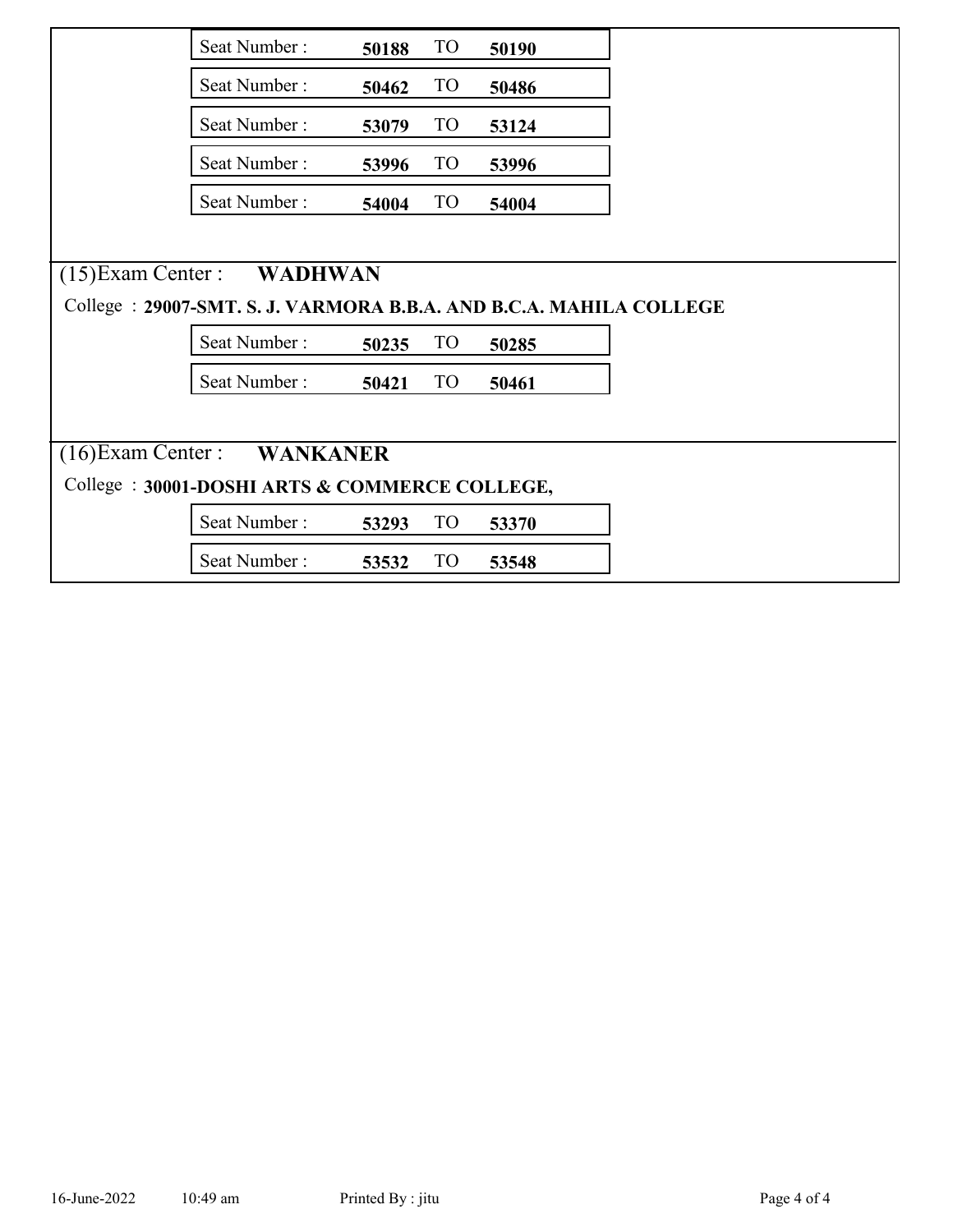## BCOM SEM-5(REMI-2019) June-2022 **SAURASHTRA UNIVERSITY**

University Time Table

| Academic Year :<br>Date & Day | 2021-2022<br>Subject Name                                                                                | Paper Code<br>(Faculty-Course Code) |
|-------------------------------|----------------------------------------------------------------------------------------------------------|-------------------------------------|
| 16/06/2022<br>Thursday        | CORE : 0022015001 - ENGLISH<br>LANGUAGE-5<br>(Time: 10:30:00AM To 01:00:00PM)                            | 19080001050100                      |
| 17/06/2022<br>Friday          | CORE : 0022015002 - INDIAN<br>ECONOMY-1<br>(Time: 10:30:00AM To 01:00:00PM)                              | 19080001050200                      |
| 18/06/2022<br>Saturday        | CORE : 0022015003 - BUSINESS<br>MATHEMATICS & STATISTICS-1<br>(Time: 10:30:00AM To 01:00:00PM)           | 19080001050300                      |
| 20/06/2022<br>Monday          | DSE-1 : 0022015004 - AUDITING &<br>CORPORATE GOVERNANCE-1<br>(Time: 10:30:00AM To 01:00:00PM)            | 19080001050401                      |
| 21/06/2022<br>Tuesday         | DSE-2 : 0022015008 - FINANCIAL<br>MANAGEMENT-1<br>(Time : 10:30:00AM To 01:00:00PM)                      | 19080001050501                      |
|                               | DSE-2 : 0022015009 - HUMAN RESOURCE<br>MANAGEMENT-1<br>(Time : 10:30:00AM To 01:00:00PM)                 | 19080001050502                      |
|                               | DSE-2 : 0022015010 - BANKING &<br>INSURANCE-1<br>(Time: 10:30:00AM To 01:00:00PM)                        | 19080001050503                      |
|                               | DSE-2 : 0022015011 - COMPUTERIZED<br>ACCOUNTING SYSTEM USING TALLY-1<br>(Time: 10:30:00AM To 01:00:00PM) | 19080001050504                      |
| 22/06/2022<br>Wednesday       | DSE-3 : 0022015012 - MANAGEMENT<br>ACCOUNTING-1<br>(Time: 10:30:00AM To 01:00:00PM)                      | 19080001050601                      |
|                               | DSE-3 : 0022015014 - GST-1<br>(Time: 10:30:00AM To 01:00:00PM)<br>------------------                     | 19080001050603                      |
| 23/06/2022<br>Thursday        | ELECTIVE : 0022015015 -<br>ACCOUNTING-5<br>(Time: 10:30:00AM To 01:00:00PM)                              | 19080001050701                      |
|                               | ELECTIVE : 0022015016 - BUSINESS<br>MANAGEMENT-5<br>(Time: 10:30:00AM To 01:00:00PM)                     | 19080001050702                      |

**PG. No. :1**